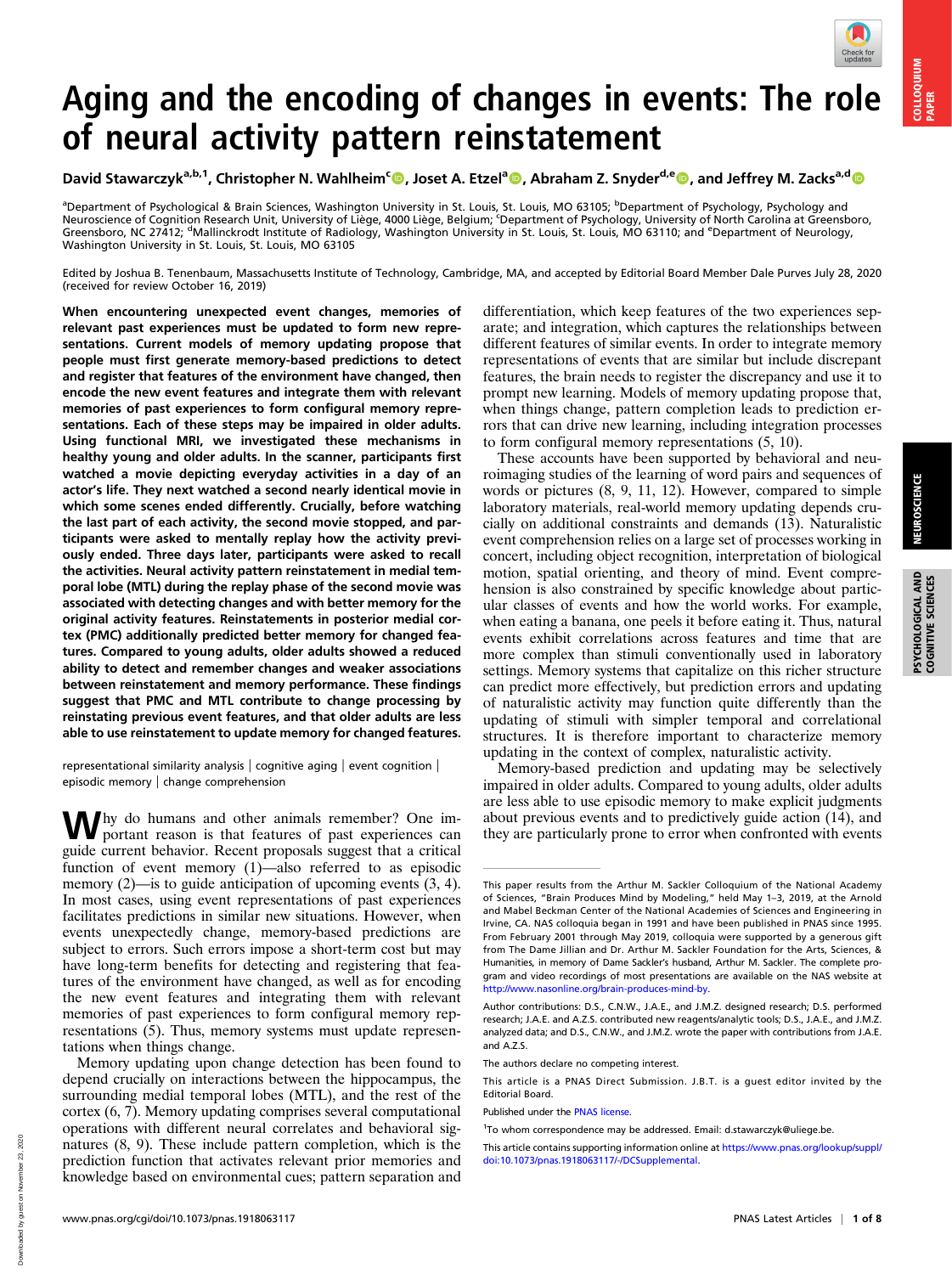that include overlapping features (15). Such patterns could result from changes to any of several components of memory updating. Behavioral experiments using movie stimuli suggest that, when older adults encounter an event that begins similarly to a previous event but ends differently, they are less able than young adults to perform the memory updating necessary for effective formation of configural memory representations (5). In these studies, older and young adults watched movies that included pairs of events that began identically but could end in one of two ways. For example, the actor might unroll a yoga mat and then perform either stretches or abdominal crunches. For both young and older viewers, the ability to detect change and to remember it later along with the original activity feature was associated with better memory for the changed features. Older adults detected and remembered fewer event changes, and this was associated with greater memory disruption when a change occurred. These results suggest that, when change is experienced, prediction based on episodic retrieval can drive new learning through the formation of configural memory representations. These results further suggest that this mechanism is less functional in older adults, but the behavioral data alone leave uncertainty about where this breakdown occurs.

Neuroimaging data indicate that patterns of brain activity present while encoding new information are reinstated when this information is recollected, both for simple laboratory materials (e.g., refs. 16 and 17) and for more complex stimuli such as movies of everyday activities (18, 19). This effect is usually the strongest in the posterior areas of the default network (DN) (20), more specifically part of the posteromedial cortex (PMC) that includes the posterior cingulate cortex (PCC) and retrosplenial cortex (Rsp), and in the medial temporal lobe (MTL), including the parahippocampal cortex (PHC) and hippocampus. These regions are sometimes referred to as the posterior medial system (21) or contextual association network (22) due to their strong involvement in long-term memory recollection, particularly when episodic representations of everyday events must be remembered from visual cues (13, 23).

The hippocampus shows large metabolic alterations and volume loss in aging (24), making functional change in the MTL a potential source of age-related differences in the episodic memory processes that enable the formation of configural memory representations. In addition, the PMC undergoes substantial metabolic and structural change in aging (25), with the integrity of its functioning related to better cognitive abilities in older adults (26). These considerations make the MTL and PMC strong candidates for supporting the reinstatement of event features when encountering a new event that is similar to a previous one. However, there is no evidence to date establishing whether the reinstatement of brain activity patterns facilitates the processing of changes in naturalistic events, nor is there evidence regarding how pattern reinstatement in these regions differs between older and young adults.

In the present study, we aimed to directly assess the role of retrieving episode-specific event features when encoding a new event that was similar to an earlier event. To do so, we used functional MRI (fMRI) in combination with representational similarity analysis (RSA) (27) to assess whether the reinstatement of brain activity patterns associated with past events can facilitate the processing of changes during the perception of new events in older and young adults. We used a task adapted from ref. 5. During fMRI scanning, healthy young and older adult participants viewed two movies of discrete everyday activities, described as two days of an actor's life (hereafter referred to as day 1 and day 2). Together, the activities formed a narrative of the actor's day. Each activity was made up of two segments: an initial "cue" segment that was always the same on day 1 and day 2 and an ending "postdivergence" segment that either repeated or changed on day 2 (Fig. 1). The day 1 movie consisted of 45 activities. The day 2 movie depicted activities that were either repeated exactly (15 activities) or began the same but ended differently (30 activities). We stopped each day 2 movie after the initial cue segment (i.e., before any change) and asked participants to mentally replay the activity ending seen in the day 1 movie. After this "reinstatement" phase, participants viewed the ending of the day 2 activity. When the day 2 movie stopped after each activity ending, participants were asked if they remembered what happened in the day 1 movie and whether the day 2 activity ending included a repeated or changed feature (a measure of change detection). We then used RSA to determine the similarity of brain activity patterns in PMC and MTL between the day 1 viewing and day 2 reinstatement of activity endings by computing a reinstatement score for each activity and participant.



Fig. 1. Trial structure of the tasks. A more detailed description of the materials and procedure is provided in Materials, Design, and Procedure in the main manuscript and SI Appendix[, sections 1.2 and 1.3](https://www.pnas.org/lookup/suppl/doi:10.1073/pnas.1918063117/-/DCSupplemental). Post-Div., postdivergence.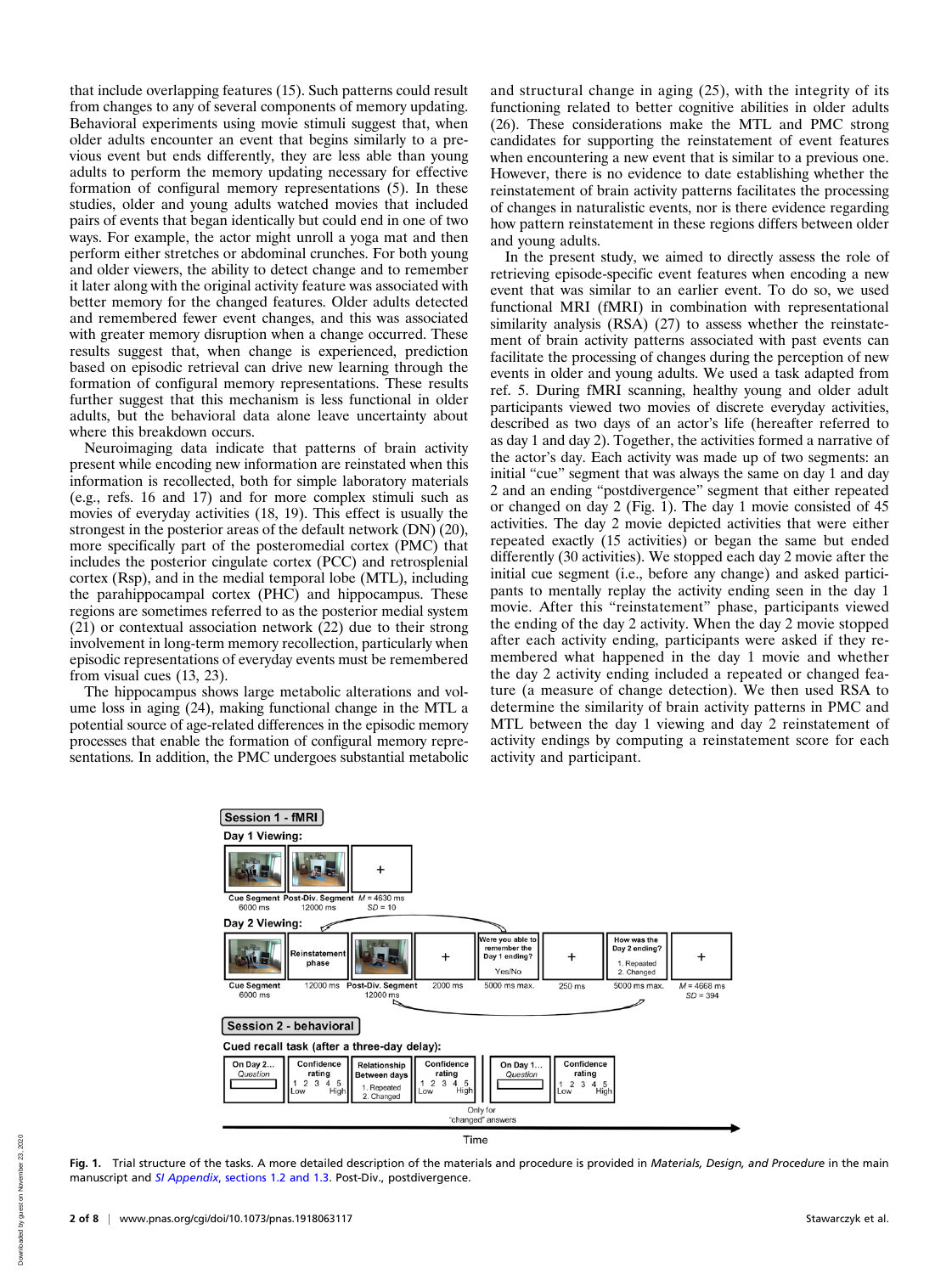Three days later, participants were given an unscanned cued recall test for the features of activities viewed in the day 2 movie (Fig. 1). In this memory test, participants were first asked about a feature of the activity (e.g., "What did the actor do on the exercise mat?") and then were asked whether that activity repeated or changed from day 1 to day 2. If they reported that the activity had changed, they were asked to recall the day 1 feature ([SI](https://www.pnas.org/lookup/suppl/doi:10.1073/pnas.1918063117/-/DCSupplemental) Appendix[, section 1.9,](https://www.pnas.org/lookup/suppl/doi:10.1073/pnas.1918063117/-/DCSupplemental) provides information on recall scoring).

We hypothesized that stronger day 2 reinstatement of day 1 MTL and PMC activity patterns would be associated with better change detection, better subsequent recall of the changed features, and better subsequent recollection that a change had occurred (including what the changed feature had been in the day 1 movie). Furthermore, given the decline of MTL and PMC functional integrity with aging, we expected that these associations between reinstatement and change detection, memory for changed activity features, and memory for change itself would be stronger for young than older adults and that this difference might be partly explained by diminished ability in older adults to retrieve event memories in the service of creating configural memory representations.

## Results

All analyses of memory performance and neural pattern reinstatement effects were computed using linear mixed-effects models with subjects and activities as random effects. Logistic models were used when the dependent variable was binary ([SI](https://www.pnas.org/lookup/suppl/doi:10.1073/pnas.1918063117/-/DCSupplemental) Appendix[, section 1.8,](https://www.pnas.org/lookup/suppl/doi:10.1073/pnas.1918063117/-/DCSupplemental) provides more details).

Memory Performance and Change Classifications. During day 2 viewing in the scanner, participants were asked after each activity whether they had successfully reinstated the day 1 activity ending and whether its day 2 ending was the same as on day 1 or had changed (Fig. 1). The reported rates of reinstatement success were higher for older than young adults, but older adults were less accurate at detecting when activities had changed. In young but not older adults, self-reported reinstatement predicted change detection accuracy. These results suggest that older adults were overconfident compared to young adults and less able to use subjective features of reinstatement to detect changes (SI Appendix[, section 2.1.1,](https://www.pnas.org/lookup/suppl/doi:10.1073/pnas.1918063117/-/DCSupplemental) provides a detailed statistical report).

We examined performance in the unscanned cued recall task to determine whether remembering change and the original day 1 activity was associated with better memory for the changed day 2 features and whether this was affected by age. Participants attempted to recall event features from the day 2 movie and then were asked whether that event had changed from day 1 to day 2. When participants indicated that an event had changed, they were asked to recall the day 1 feature. Change could therefore be remembered with recall of day 1 features (change recollected), remembered without recall of day 1 features (change remembered but not recollected), or not remembered at all.

Models including fixed effects of age group and activity type indicated that older adults recalled fewer day 2 features than young adults  $\left[\chi^2(1) = 9.61, P = 0.002\right]$  and that this effect of age did not differ between repeated and changed activity types  $[\chi^2(1) = 0.37, P = 0.54; Fig. 2]$ . To examine the association between change recollection and day 2 recall, we fitted another model with fixed effects of age group and activity type but with levels for changed activities corresponding to each type of memory for change. Both age groups recalled changed activities less accurately than repeated activities when change was not remembered at all or remembered but not recollected (smallest z ratio =  $-7.64$ ,  $P < 0.001$ ). However, when participants recollected change, recall was higher than for repeated activities (z ratio = 5.95,  $P < 0.001$ ). The estimated probabilities of change recollection were lower for older ( $b = 0.27, 95\%$  CI = [0.19, 0.36]) than young  $(b = 0.38, 95\% \text{ CI} = [0.29, 0.48])$  adults



Fig. 2. Mean probabilities of correct day 2 recall. Error bars are bootstrap 95% CIs. Change could be remembered with recall of day 1 features (recollected; purple points), remembered without recall of day 1 features (remembered; blue points), or not remembered at all (not remembered; orange points). Point areas for conditional cells reflect the relative proportions of observations in each cell.

 $[\chi^2(1) = 4.70, P = 0.03]$ . Thus, both age groups showed enhanced recall of day 2 features when change was recollected, but older adults experienced this benefit on fewer trials.

For both young and older adults, self-reported successful reinstatement of day 1 features was associated with better recall of the changed day 2 features. However, this effect was not significant after controlling for variation in change recollection, indicating that self-reported successful reinstatements predicted better recall of changed day 2 features because those reinstatements also predicted better memory for change and recall of the day 1 activity feature at test (SI Appendix[, section 2.1.1](https://www.pnas.org/lookup/suppl/doi:10.1073/pnas.1918063117/-/DCSupplemental)). When participants could not recall changed activity features, they were likely to erroneously intrude features from the corresponding activities viewed on day 1. Analyses of such day 1 intrusion rates generally mirrored the rates of correct day 2 recall (SI Appendix[, section 2.1.2\)](https://www.pnas.org/lookup/suppl/doi:10.1073/pnas.1918063117/-/DCSupplemental).

Representational Similarity Measures of Neural Memory Reinstatement. To assay the neural reinstatement of activity-specific day 1 features following cue segments on day 2, we compared neural activity patterns in the MTL and PMC during day 1 viewing to the patterns from attempted reinstatement of day 1 activities. Patterns were analyzed at the level of parcels in the 17 networks/ 300 parcels cortex parcellation map from ref. 28, focusing on PMC and MTL parcels ([SI Appendix](https://www.pnas.org/lookup/suppl/doi:10.1073/pnas.1918063117/-/DCSupplemental), Fig. S1).

To extract patterns for each day 1 postdivergence segment and day 2 reinstatement attempt for each participant, we averaged the BOLD signal for each voxel over the 9th to 14th scans (11.97 to 18.62 s) after the beginning of the cue segment for each activity; this interval encompasses the fMRI response to the day 1 postdivergence segment/day 2 reinstatement phase, accounting for shift due to hemodynamic lag. We then computed reinstatement Z-scores that quantified the degree to which reinstatement activation patterns are more similar to their matching day 1 activity encoding activation pattern than to the others (18, 19) (Fig. 3). Reinstatement Z-scores for each parcel within each ROI were averaged, resulting in two scores for each activity for each participant, one for the MTL and one for the PMC.

Reinstatement Z-scores were mostly positive, indicating that participants were able to reinstate activity-specific neural activation patterns (Fig. 4A). Linear models with no fixed effect and reinstatement Z-scores as dependent variables indicated that the intercept was significantly above zero for both the PMC ( $b =$ 0.17, 95% CI = [0.12, 0.23], t-value = 6.49,  $P < 0.001$ ) and MTL  $(b = 0.14, 95\%$  CI = [0.08, 0.20], t-value = 4.77,  $P < 0.001$ ). Similar models with age group added as a fixed effect revealed no age differences [PMC,  $\chi^2(1) = 0.07$ ,  $P = 0.79$ ; MTL,  $\chi^2(1) =$ 2.01,  $P = 0.16$ . Follow-up analyses on the individual parcels within the cortex parcellation map (28) indicated significant reinstatement effects in many parcels for both age groups ([SI](https://www.pnas.org/lookup/suppl/doi:10.1073/pnas.1918063117/-/DCSupplemental) [Appendix](https://www.pnas.org/lookup/suppl/doi:10.1073/pnas.1918063117/-/DCSupplemental), Fig. S2). Only one parcel within the two ROIs showed

COLLOQUIUM PAPER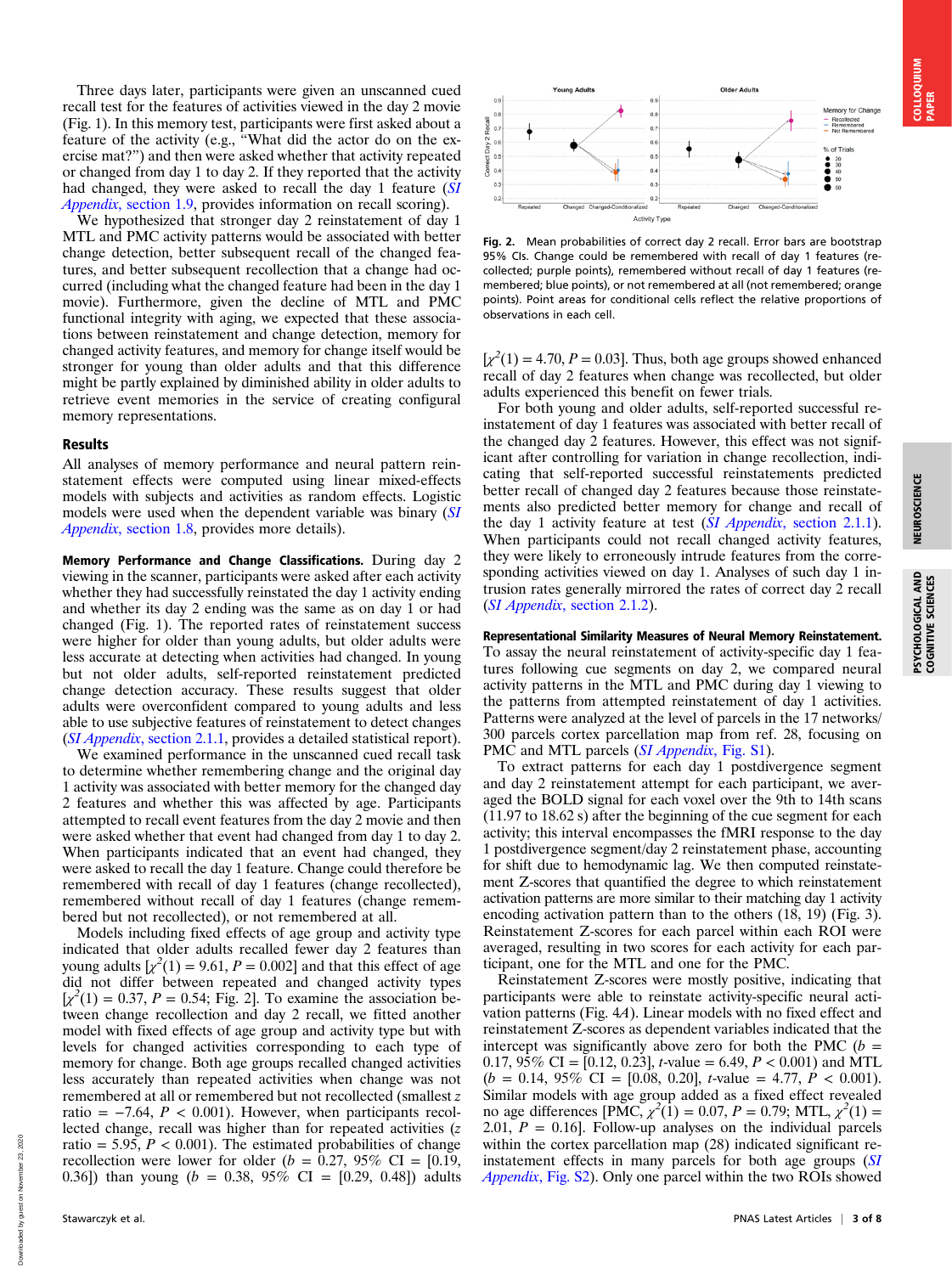

Fig. 3. Multivariate voxel analyses. After averaging voxel values over time in the parcels of interest during the day 1 postdivergence segments and day 2 reinstatement phases for each activity and participant, we correlated voxel values in the parcels of interest for each activity during day 1 viewing with the corresponding voxel values for all of the activities during day 2 reinstatement. The resulting correlation coefficients can be plotted in similarity matrices as illustrated. We then computed event-specific reinstatement scores by calculating the differences between each of the on-diagonal values indicated in blue and the off-diagonal values indicated in red. To calculate the distribution of this measure under the null hypothesis of no reinstatement, we randomly permuted the labels of the day 2 activities (i.e., the columns in the middle) 1,000 times and recomputed the correlation difference for each random permutation. The final reinstatement Z-score was the ranking of the actual (unpermuted) difference score relative to its null distribution, transformed to a Z-score.

a significant age difference in the reinstatement effect (left MTL parcel 144; [SI Appendix](https://www.pnas.org/lookup/suppl/doi:10.1073/pnas.1918063117/-/DCSupplemental), Table S1).

We then fitted models with between- and within-participant reinstatement Z-scores for changed activities, as well as age group, as fixed effects. Between-participant reinstatement Zscores were mean reinstatement Z-scores for the changed activities of each participant across all changed activities for that participant. These allowed us to examine whether participants who reinstated day 1 neural activity patterns more strongly also recall day 2 features more accurately. Note that the grand mean (i.e., the mean of the mean reinstatement Z-scores) was subtracted from all observations for plotting. Within-participant reinstatement Z-scores were computed by centering reinstatement Z-scores for the changed activities within each participant (i.e., the mean of reinstatement Z-scores from all changed activities of that participant was subtracted from the reinstatement Z-score of each changed activity). These allowed us to examine whether day 2 activities with higher reinstatement Z-scores (independent of the mean reinstatement of the participants) were associated with better subsequent memory for day 2 features. In addition, because reinstatement Z-scores across parcels were only moderately correlated ([SI Appendix](https://www.pnas.org/lookup/suppl/doi:10.1073/pnas.1918063117/-/DCSupplemental), Table S2), we performed similar analyses but examined the effect of each individual PMC and MTL parcel on day 2 recall performance above and beyond the effects of all of the other parcels in the ROI. This procedure allowed us to examine whether reinstatement in specific parts of the PMC or MTL (such as the hippocampus) predicted behavioral performance. For brevity, only summarized results of these latter analyses are presented below (*[SI Appendix](https://www.pnas.org/lookup/suppl/doi:10.1073/pnas.1918063117/-/DCSupplemental)*, [sections 2.2.2 and 2.2.3](https://www.pnas.org/lookup/suppl/doi:10.1073/pnas.1918063117/-/DCSupplemental), provide a more detailed statistical report). Between-participant differences in reinstatement Z-scores were related to memory performance and subjective experience. We first examined whether RSA reinstatement Z-scores were correlated with selfreported reinstatement success across participants (Fig. 4 B, Left). Participants with higher mean PMC reinstatement Zscores rated more of their neural reinstatements as successful  $[\chi^2(1) = 5.44, P = 0.02]$ . Although this effect did not interact with age group  $\left[\chi^2(1) = 0.89, P = 0.35\right]$ , it was driven by specific PMC parcels in young but not older adults (SI Appendix[, section 2.2.2\)](https://www.pnas.org/lookup/suppl/doi:10.1073/pnas.1918063117/-/DCSupplemental). There was also a significant effect of mean reinstatement Z-score



Fig. 4. (A) Parameter estimates for mean reinstatement Z-scores in the PMC and MTL by age group. The error bars are 95% CIs. (B) Parameter estimates for the between-participant associations between mean PMC/MTL reinstatement Z-scores and behavioral memory measures. The shaded regions are 95% CIs.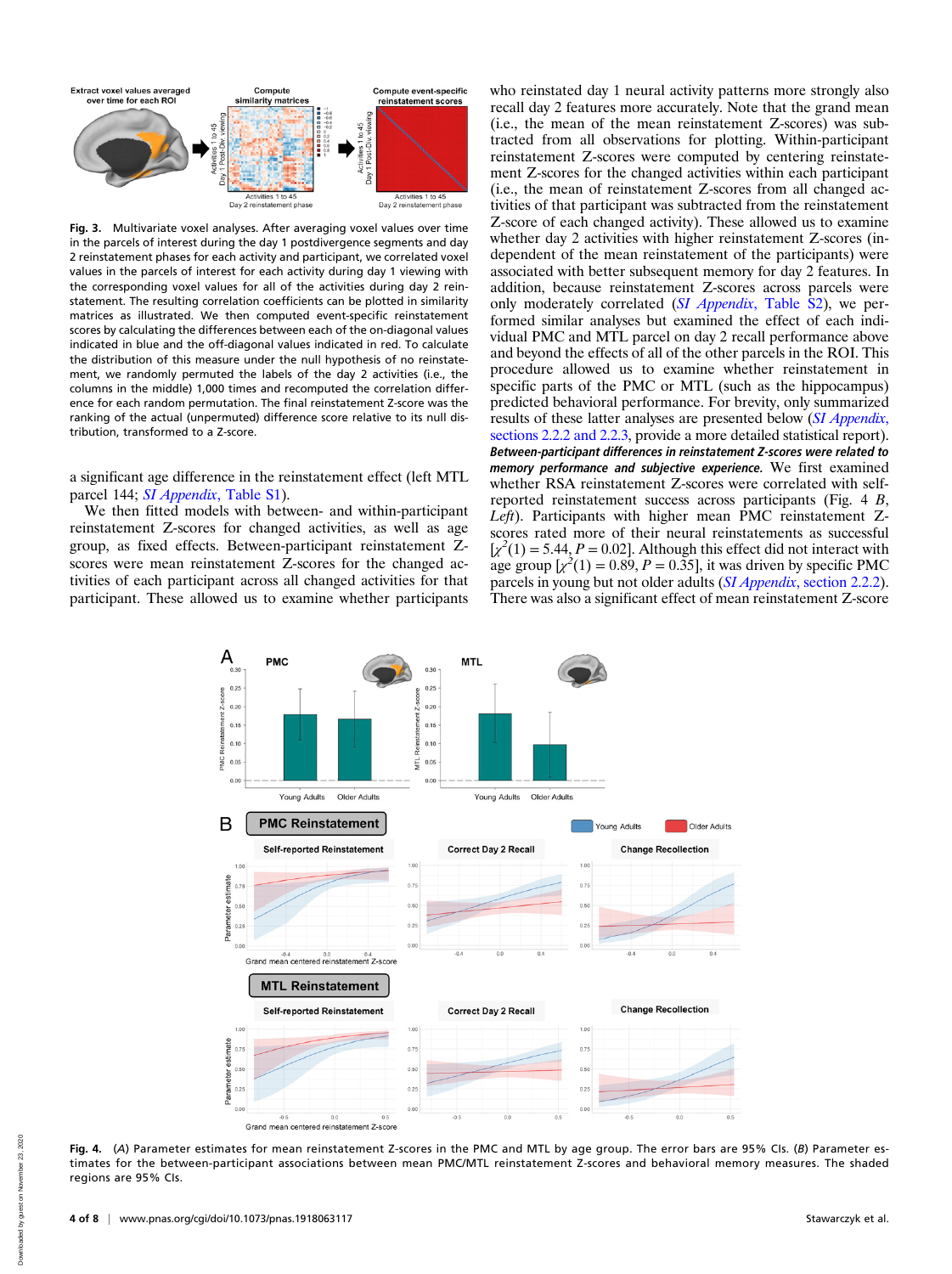NEUROSCIENCE

NEUROSCIENCE

PSYCHOLOGICAL AND COGNITIVE SCIENCES

PSYCHOLOGICAL AND<br>COGNITIVE SCIENCES

for the MTL  $[\chi^2(1) = 9.02, P = 0.003]$  that did not interact with age group  $\left[\chi^2(1) = 0.10, P = 0.75\right]$  and was not driven by specific parcels. Further, mean PMC and MTL reinstatement Z-scores were correlated with the accuracy of change detection judgments in young but not older adults. Reinstatement in different PMC parcels both positively and negatively predicted change detection in each age group, with more parcels being negatively than positively associated with change detection for older adults ([SI](https://www.pnas.org/lookup/suppl/doi:10.1073/pnas.1918063117/-/DCSupplemental) Appendix[, sections 2.2.1 and 2.2.2](https://www.pnas.org/lookup/suppl/doi:10.1073/pnas.1918063117/-/DCSupplemental)), suggesting that older adults were less able to use reinstated activities to detect changed features.

We next correlated the mean reinstatement Z-scores for changed activities with correct day 2 recall performance (Fig. 4 B, Middle). Participants with higher PMC mean reinstatement Zscore had more accurate recall of day 2 features  $[\chi^2(1) = 5.43]$ ,  $P = 0.02$ , and this effect did not interact with age group  $[\chi^2(1)] =$ 1.85,  $P = 0.17$ . For the MTL, between-participant mean reinstatement Z-scores did not predict day 2 recall  $[\chi^2(1) = 2.62, P =$ 0.10], and reinstatement Z-scores did not interact with age group either  $[\chi^2(1) = 2.78, P = 0.09]$ . Examining the effects of individual parcels revealed that these between-participant effects were not driven by specific PMC or MTL parcels. Analyses of day 1 intrusions during day 2 recall of changed activities are provided in SI Appendix[, sections 2.2.1 and 2.2.2.](https://www.pnas.org/lookup/suppl/doi:10.1073/pnas.1918063117/-/DCSupplemental)

Third, we examined whether reinstatement Z-scores predicted change recollection (Fig. 4 B, Right). Given that day 2 recall performance was comparable when change was remembered without day 1 recall and when change was not remembered at all (Fig. 2), we collapsed these cells here and in subsequent analyses into the category "change not recollected." Consistent with day 2 recall, mean between-participant PMC reinstatement was positively associated with change recollection  $[\chi^2(1) = 4.44, P =$ 0.04], but the effect was qualified by an interaction with age group  $\left[\chi^2(1) = 4.71, P = 0.03\right]$ . There was a significant positive association for young adults  $[\chi^2(1) = 8.05, P = 0.005]$  but not for older adults  $\chi^2(1) = 0.09$ ,  $P = 0.76$ ]. Analyses of individualparcel Z-scores revealed that the effect was driven by specific parcels in the young adults only (*SI Appendix*[, section 2.2.2\)](https://www.pnas.org/lookup/suppl/doi:10.1073/pnas.1918063117/-/DCSupplemental). There was a significant effect of mean reinstatement Z-score in the MTL  $[\chi^2(1) = 4.05, P = 0.04]$  that did not interact with age group  $\left[\chi^2(1) = 3.01, P = 0.08\right]$ , indicating that participants with higher mean MTL reinstatement Z-scores had a better change recollection accuracy.

Finally, because between-participant differences in mean PMC reinstatement Z-scores for young adults were positively related to both day 2 recall of changed features and to change recollection, we examined whether the association between reinstatement Z-scores and day 2 recall accuracy for the changed activities could be explained by change recollection. This model included change recollection accuracy and mean betweenparticipant PMC reinstatement Z-score as fixed effects ([SI Ap](https://www.pnas.org/lookup/suppl/doi:10.1073/pnas.1918063117/-/DCSupplemental)pendix[, Fig. S3](https://www.pnas.org/lookup/suppl/doi:10.1073/pnas.1918063117/-/DCSupplemental), shows the associations between mean reinstatement Z-scores and day 2 recall and the unique contribution of change recollection to day 2 recall). With both reinstatement Zscores and change recollection in the model as fixed effects, PMC reinstatement no longer predicted day 2 recall  $[\chi^2(1) =$ 1.69,  $P = 0.19$ . However, change recollection was still positively associated with day 2 recall  $\chi^2(1) = 147.40$ ,  $P < 0.001$ . The interaction between reinstatement Z-scores and change recollection accuracy was not significant  $[\chi^2(1) = 2.10, P = 0.15]$ . This is consistent with the possibility that the association between reinstating day 1 activities during day 2 viewing and subsequent day 2 recall is mediated by recollecting that the activity had changed. However, the present design does not allow for strong causal conclusions about this potential mediation.

Within-participant differences in reinstatement Z-scores were related to memory performance. Between-participant analyses informed how individual differences in reinstatement Z-scores were related to behavioral performance. To assay whether activity-to-activity variation in reinstatement within a person was related to subsequent memory, we conducted a second set of analyses. First, regarding day 2 recall, neither the effect of mean reinstatement Z-scores in the PMC and MTL nor the interaction with age group was significant [largest  $\chi^2(1) = 2.23$ ,  $P = 0.14$ ; [SI Appendix](https://www.pnas.org/lookup/suppl/doi:10.1073/pnas.1918063117/-/DCSupplemental), [Fig. S4](https://www.pnas.org/lookup/suppl/doi:10.1073/pnas.1918063117/-/DCSupplemental)]. However, analyses of individual parcels revealed that reinstatement Z-scores in two PMC parcels were positively associated with day 2 recall, whereas one other parcel showed the opposite effect, and no interaction with age group ([SI Appendix](https://www.pnas.org/lookup/suppl/doi:10.1073/pnas.1918063117/-/DCSupplemental), [section 2.2.3\)](https://www.pnas.org/lookup/suppl/doi:10.1073/pnas.1918063117/-/DCSupplemental). There was no significant effect of individual parcel reinstatement, nor was there an interaction with age group, in the MTL. No significant effects were found for either the mean PMC or MTL or individual-parcel reinstatement Z-scores regarding change recollection, self-reported reinstatement success, change detection accuracy, or day 1 intrusions onto day 2 recall [largest  $\chi^2(1) = 3.01$ ,  $P = 0.08$ ], with the exception of the interaction between age group and mean PMC reinstatement Z-score for change detection accuracy  $[\chi^2(1) = 4.63, P = 0.03]$ . Reinstatement Z-scores were not related to change detection accuracy in the young adults  $[\chi^2(1) = 0.08, P = 0.77]$ , but greater mean PMC reinstatement predicted poorer change detection in the older adults  $[\chi^2(1) = 4.87, P = 0.03]$ . Thus, apart from day 2 recall of changed activities, there was no evidence for a beneficial within-participant relationship between neural pattern reinstatement and behavioral memory performance in either age group.

Mass Univariate Analyses. To further investigate age differences in the processing of changed day 2 activities during viewing, we performed mass univariate fMRI analyses using general linear models, as described in *[SI Appendix](https://www.pnas.org/lookup/suppl/doi:10.1073/pnas.1918063117/-/DCSupplemental)*, section 1.6. Many models of memory updating propose that novelty detection and prediction error are critical components of memory updating when encountering changes (5, 7, 10). Consequently, we specifically examined the difference in the neural response between viewing of changed and repeated activity endings (the postdivergence segments). Across all participants, we found more activity for changed than repeated endings in clusters mainly located in the lateral prefrontal cortex and, at a lower threshold, in the bilateral anterior hippocampus (SI Appendix[, Figs. S5 and S6\)](https://www.pnas.org/lookup/suppl/doi:10.1073/pnas.1918063117/-/DCSupplemental). A twosample  $t$  test showed that this neural response did not differ between age groups (no cluster was activated above threshold). In addition, neural activity was not parametrically modulated by reinstatement Z-scores during the changed activity epochs in any brain region for either age group (again, no cluster was activated above threshold).

To further assess the proposal that hippocampal responses to novelty are a critical component of memory updating when experiencing changes in events (e.g., ref. 10), we next examined whether between-participant differences in hippocampal response intensity while viewing changed versus repeated activity endings predicted reinstatement Z-scores and behavioral measures. Results showed no association between hippocampal response intensity and either PMC or MTL reinstatement Zscores. At the behavioral level, hippocampal responses were only positively associated with change detection during day 2 viewing. No interaction with age group was significant (detailed in SI Appendix[, section 2.3\)](https://www.pnas.org/lookup/suppl/doi:10.1073/pnas.1918063117/-/DCSupplemental).

Finally, an unexpected finding of the RSA analyses was that reinstatement Z-scores did not differ across age groups. To examine whether there might still have been age-related differences in how participants initially perceived the activities, we used a pattern classifier, which showed that the voxelwise distribution of activation in the PMC and MTL differed between young and older adults (*SI Appendix*[, sections 1.7 and 2.4\)](https://www.pnas.org/lookup/suppl/doi:10.1073/pnas.1918063117/-/DCSupplemental). Thus, although young and older adults did not differ in their neural reinstatement of day 1 activities during the day 2 reinstatement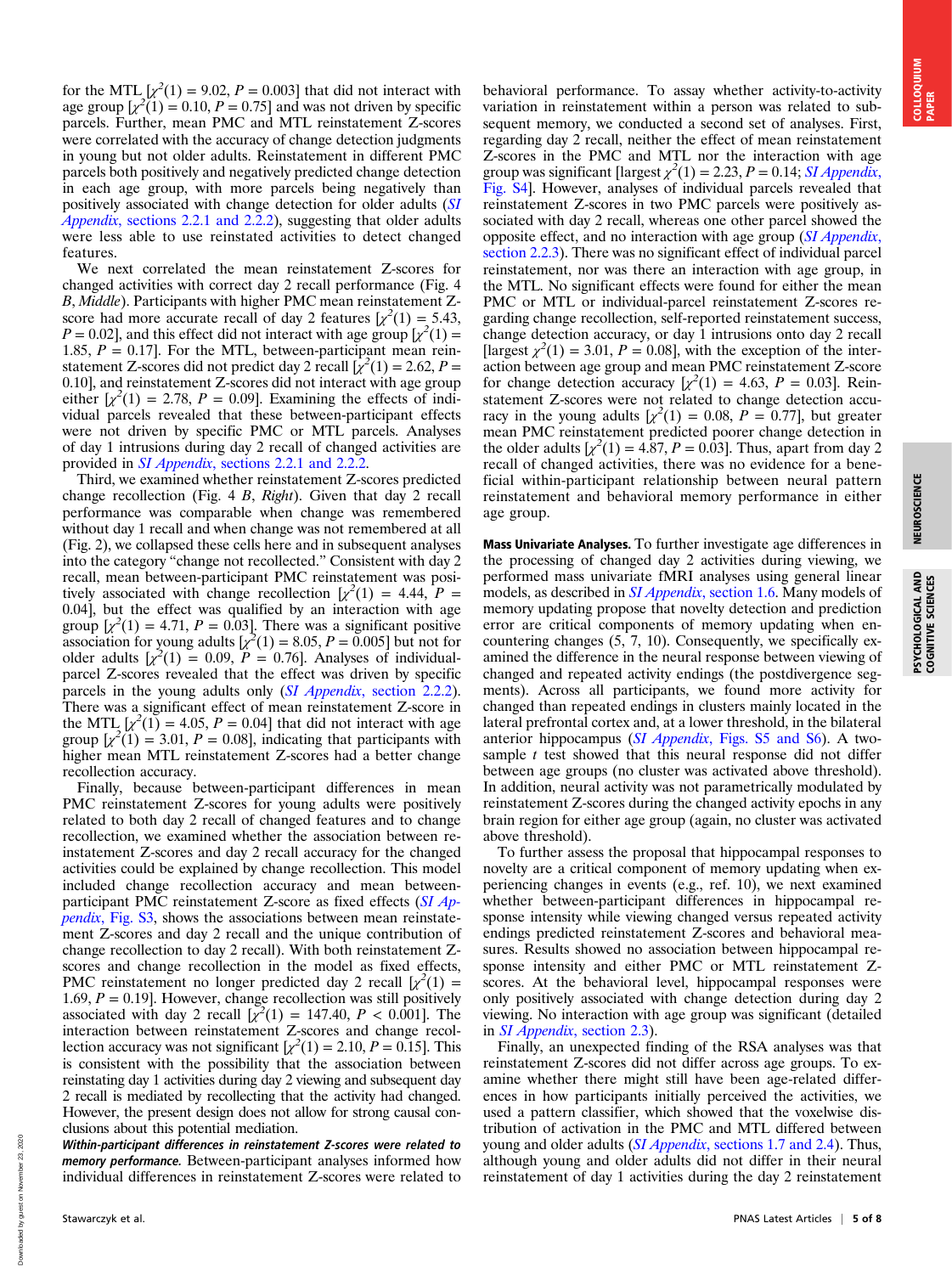phases (Fig. 4A), the neural activity patterns during day 1 viewing still differed between the two groups.

## Discussion

In this study, attempting to reinstate features of a relevant previous event during comprehension of a new one was associated with widespread reinstatement of fMRI activity patterns corresponding to anticipated features of the event. As hypothesized, reinstatement was associated with better subsequent memory for changed event features in the PMC. This was true for the PMC as a whole at the between-participant level and for a subset of PMC parcels at the within-participant level. When participants attempted to recall changed event features, the ability to recall what the feature had changed to was associated with being able to recollect that the feature had changed and to report what it had been previously. In addition, the positive association between neural pattern reinstatement in the PMC and memory for changed activity features was statistically explained in the young adults by their ability to recollect the original activity feature and the fact that the activity had changed. A similar pattern was seen for subjective judgments about whether participants had successfully reinstated activity features before viewing each activity's ending. In the MTL, between-participant differences in reinstatement for the ROI as a whole significantly predicted better change detection and memory for the original activity features, and the intensity of the neural response in the anterior hippocampus while viewing changed events predicted better change detection and recognition performance. However, reinstatement in the MTL was not related to better recall of the changed event features.

Neural measures of pattern reinstatement in the PMC as a whole were associated with more accurate recollection of the new information presented after the end of the reinstatement phase, information that conflicted with the previously encoded (and reinstated) features. This finding is consistent with previous studies showing that, during recollection, reinstatement of the brain activity pattern present in posterior DN areas while watching movies can predict memory for the movie content up to 1 wk later (18, 19), and with evidence for neural pattern reinstatement when rehearsing learned associations to pictures (9). The present results indicate that such reinstatement is related to the encoding of novel, unexpected event features. One possibility is that reinstatement leads to predictions, which in turn lead to a prediction error signal when events change, and then to memory updating (11). In a previous study using sequences of pictures, updating manifested as selective forgetting, or pruning, of previously encoded features (11), whereas here, memory updating was associated with better memory for previous as well as new event features. We attribute this difference to the formation of a configural representation composed of the original activity features, the changed features, and their temporal relations (5). Consistent with this idea, both neural and behavioral measures of reinstatement before encoding the change were associated with being able to recollect how the activity had changed, and neither self-reported nor neural pattern reinstatement remained significant predictors of memory accuracy for the changed features after controlling for change recollection accuracy. Forming a configural representation is related to integration of separate experiences into a common context, which is also associated with cortical reinstatement (9). It can be contrasted with differentiation, in which overlapping features are selectively deleted; differentiation acts to make experiences more distinctive rather than to merge them into a complex (29).

The PMC may play a key a role in supporting the event model representations from which predictions are generated. The PMC is part of the DN, and it was initially thought to be primarily involved in generating internal mentation, which stands in opposition with attention to the external world (30). However, there is now substantial evidence that the PMC also supports externally directed attention and event comprehension when task performance and the processing of perceptual inputs can benefit from relevant information stored in memory (31). In addition, recent studies have revealed that the transitions between activity patterns within the PMC while watching movies follow time scales ranging from seconds to minutes, closely matching how people segment movie content into distinct events (32). This supports the view that event model representations might be the means by which PMC facilitates interactions with the external world. Interestingly, at the level of individual parcels, reinstatement in some PMC parcels negatively predicted memory accuracy for the changed features, change detection performance, and self-reported reinstatement success. This suggests that the PMC might not be unitary regarding the role of its subregions in cognition, which aligns with recent speculations that some subregions might be more involved in processing perceptual inputs than memory representations (25).

As for the MTL, there is extensive evidence that this region is involved in the relational binding of information stored in memory and how it relates to perceptual inputs in order to form associative memory representations of everyday experiences (33, 34). Consistent with these findings, research has shown that peaks of activity in the hippocampus at the transition between perceived events can predict neural reinstatement in the PMC during recall (32, 35). Pattern reinstatement within the MTL in the present study might therefore reflect the relational binding of information stored in memory—whose retrieval is triggered by the cue segment—in order to form the event model that is supported by the PMC. This fits well with our results showing MTL involvement in detecting change and remembering original event features. However, MTL reinstatement did not predict memory for the changed features, suggesting that the formation of configural memory traces of everyday events relies more strongly on the contribution of cortical areas, among which the PMC might play a prominent role.

Older adults were less likely than their younger counterparts to detect change and to recall the original activity features during the cued recall task. A possible explanation for this finding is that older adults are less able to use retrieved activity features when encoding changed features to form an updated configural representation that includes both features and their relationship. Previous studies of age-related deficits in change comprehension (5) and in associative memory (36) are consistent with this idea. A possible explanation for our findings is suggested by behavioral studies showing that the individuation of events during perception is impaired in older people (37): the event representations formed by older adults during the original viewing of the activities may have been less detailed than those of young adults. The finding that the spatial pattern of activation during movie viewing differed across groups is consistent with this possibility. As a result, they may have been less successful in forming configural representations when confronted with changed activities, and thus less successful in encoding and remembering changes. Although speculative, this proposal might explain why self-reported reinstatement accuracy in older adults did not predict better change detection during day 2 viewing and was not associated with fewer day 1 intrusions (SI Appendix[, section 2.1.2](https://www.pnas.org/lookup/suppl/doi:10.1073/pnas.1918063117/-/DCSupplemental)) or accurate detection of changed activity features on day 2  $(SIAp-)$ pendix[, section 3.2\)](https://www.pnas.org/lookup/suppl/doi:10.1073/pnas.1918063117/-/DCSupplemental), as was the case for young adults. Further studies examining the quality of encoding during the initial viewing, for instance by asking participants to verbalize their experience while watching the day 1 movie and then relating these verbal reports to neural activity patterns, would test this possibility.

In any functional neuroimaging study comparing young and older adults, it is important to consider potential sources of artifact; these include group differences in neurovascular coupling,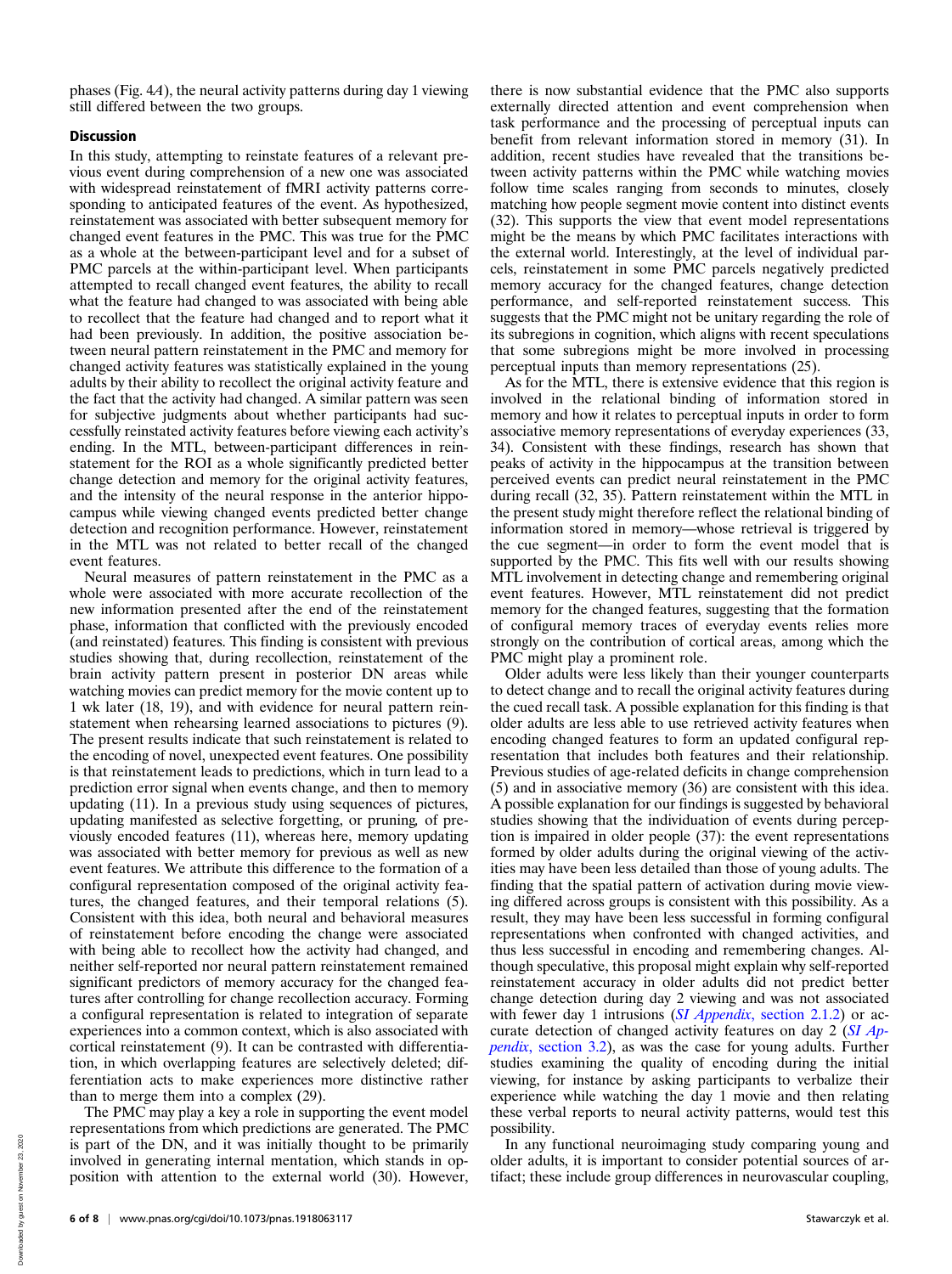head motion, and how the tasks are approached (38). Here, the fact that older adults showed robust overall neural reinstatement renders their significantly weaker relationships between neural reinstatement and behavioral memory measures particularly striking. Another caveat was that participants were instructed to reinstate previous activity features while day 2 activities were paused. Cognitive age differences are often larger when under time pressure and when self-initiated processing is required (39); therefore, the time to deliberately reflect in our study may have attenuated age differences. To generalize to naturalistic comprehension, it will be important to use converging measures that do not depend on strategic, interruptive task instructions.

In conclusion, the present results showed that the reinstatement of previously generated responses in the PMC and MTL predicted better memory for reinstated activity features and change detection, and that PMC reinstatement facilitated the encoding of related but changed activity features. This latter finding is particularly striking because the changed features conflicted with the just-retrieved features of the previous activity. We propose that retrieving activity features facilitates encoding precisely because it enables the system to register discrepancy between the predicted and encountered features. That discrepancy can drive formation of a configural representation that includes the old features, the new ones, and their relationship. This process was impaired in older adults; further, the pattern of impairment suggests that deficits in encoding a detailed memory representation of the original event might reduce older adults' ability to encode a configural representation of the changed event that includes its relationship to the previous event.

## Method

The full stimulus sets for the materials used in the present experiments, anonymized data files, coded data, and R Markdown files (version 1.13; 2019) containing the analysis scripts are available on the Open Science Framework (<https://osf.io/v3dqg/>).

Participants. This study was approved by the Institutional Review Board of Washington University in St. Louis. All participants gave their written informed consent before participating in the study. Participants were recruited from the Washington University School of Medicine Research Participant Registry, flyers posted on campus, and word of mouth. Potential participants were initially contacted by phone for a prescreening interview. The sample included 62 healthy right-handed participants: 34 young adults (mean age, 22.85 y;  $SD = 2.71$ ; range, 18 to 27 y; 22 female) and 28 older adults (mean age, 69.86 y; SD = 5.01; range, 65 to 84 y; 20 female). All older adults had a Mini-Mental State Examination (MMSE) score of 27 or above  $(M = 29.25, SD = 0.87; range, 27 to 30)$  (40). More details about recruitment and exclusion criteria are provided in SI Appendix[, section 1.1.](https://www.pnas.org/lookup/suppl/doi:10.1073/pnas.1918063117/-/DCSupplemental)

Materials, Design, and Procedure. The materials were movies of a female actor performing daily activities on two fictive days in her life, which were described to participants as "day 1" and "day 2" (5). There were 45 activities, each of which was filmed in two versions (A and B) that differed on a

- 1. D. C. Rubin, S. Umanath, Event memory: A theory of memory for laboratory, autobiographical, and fictional events. Psychol. Rev. 122, 1–23 (2015).
- 2. E. Tulving, Episodic memory: From mind to brain. Annu. Rev. Psychol. 53, 1–25 (2002). 3. M. Bar, E. Aminoff, M. Mason, M. Fenske, The units of thought. Hippocampus 17, 420–
- 428 (2007). 4. D. L. Schacter et al., The future of memory: Remembering, imagining, and the brain. Neuron 76, 677–694 (2012).
- 5. C. N. Wahlheim, J. M. Zacks, Memory guides the processing of event changes for older and younger adults. J. Exp. Psychol. Gen. 148, 30-50 (2019).
- 6. L. Nadel, A. Hupbach, R. Gomez, K. Newman-Smith, Memory formation, consolidation and transformation. Neurosci. Biobehav. Rev. 36, 1640–1645 (2012).
- 7. M. L. Schlichting, A. R. Preston, "The hippocampus and memory integration: Building knowledge to navigate future decisions" in The Hippocampus from Cells to Systems: Structure, Connectivity, and Functional Contributions to Memory and Flexible Cognition, D. E. Hannula, M. C. Duff, Eds. (Springer International Publishing, 2017), pp. 405–437.
- 8. D. Clewett, L. Davachi, The ebb and flow of experience determines the temporal structure of memory. Curr. Opin. Behav. Sci. 17, 186–193 (2017).

thematically central feature (e.g., doing stretching or sit-ups on a yoga mat; Fig. 1). Each activity began with a 6,000-ms initial cue segment that was consistent across versions, followed by a 12,000-ms postdivergence segment (A or B). The version of the activity that participants saw in the day 1 movie (A or B) and whether the activity repeated or changed in the day 2 movie were both counterbalanced across participants.

Participants viewed the day 1 and day 2 movies during fMRI scanning and then returned after 3 d for the memory tests (Fig. 1). Activities in the day 1 movie appeared as continuous 18,000-ms clips that were each followed by a fixation interval. After a delay of ∼10 min, during which field map and anatomical images were collected, participants then watched the day 2 movie. All day 2 activities were paused for 12,000 ms between the cue and postdivergence segments (repeated or changed), during which participants were asked to mentally replay the day 1 ending. They were then asked whether they successfully replayed the day 1 features when the movie was stopped, and whether the activity features had changed. Finally, we collected a second set of field map images and a high-resolution T2-weighted image, taking ∼6 min. During session 2 (outside the scanner), we first tested participants' memory of the previously viewed activities using a cued recall task (Fig. 1). The recall cues for each activity appeared in the same order as the activities during each movie. We then administered a recognition test ([SI](https://www.pnas.org/lookup/suppl/doi:10.1073/pnas.1918063117/-/DCSupplemental) Appendix[, section 3\)](https://www.pnas.org/lookup/suppl/doi:10.1073/pnas.1918063117/-/DCSupplemental). Finally, all participants completed a vocabulary test (41), after which older adults completed the MMSE (40). The 3-d retention interval was chosen based on pilot testing to avoid floor and ceiling effects on the memory measures. More methodological detail is provided in [SI](https://www.pnas.org/lookup/suppl/doi:10.1073/pnas.1918063117/-/DCSupplemental) Appendix[, sections 1.2 and 1.3](https://www.pnas.org/lookup/suppl/doi:10.1073/pnas.1918063117/-/DCSupplemental).

fMRI Data Analyses. Because we had strong a priori hypotheses regarding the brain regions that would be relevant in the RSA, we employed an ROI-based analytic strategy. Specifically, we selected the PMC and MTL parcels of the DN subsystems from the 17 networks/300 parcels cortex parcellation map (28), to which we added ROIs of the left and right hippocampus. Following spatial preprocessing and prior to the RSA, data were normalized and detrended using second-order polynomials, spatially smoothed with a Gaussian kernel of 3-mm full-width at half maximum, and Z-scored. To summarize the activity within each voxel during the period of interest in each run, we performed temporal compression by averaging the 9th to 14th scans (11.97 to 18.62 s) after the beginning of each activity. This temporal compression procedure resulted in one brain image for each activity, run, and participant. ([SI Appendix](https://www.pnas.org/lookup/suppl/doi:10.1073/pnas.1918063117/-/DCSupplemental), section 1.5, provides additional details on image preprocessing for the RSA, and [SI Appendix](https://www.pnas.org/lookup/suppl/doi:10.1073/pnas.1918063117/-/DCSupplemental), section 1.6, provides a description of the mass univariate analyses.) We then compared the similarity of the brain activity patterns in each parcel between the two runs. Finally, we computed reinstatement Z-scores that quantified the degree to which reinstatement activation patterns are more similar to their matching day 1 activity encoding activation pattern than to the others (18, 19) (Fig. 3).

ACKNOWLEDGMENTS. We thank Ryan Kahle, Madeleine Schroedel, and Priscilla Mei for assistance with data collection and coding. We also thank Aaron B. Tanenbaum for his help with spatial preprocessing and selection of the fMRI sequences. This project was funded by NIH Grant R21AG05231401 and supported in part by the Neuroimaging Informatics and Analysis Center (1P30NS098577). D.S. is currently supported by the European Union's Horizon 2020 Research and Innovation Programme under Marie Skłodowska‐Curie Grant Agreement no. 798109. J.A.E. was partially supported by National Institutes of Health Grant number R37MH066078.

- 9. F. R. Richter, A. J. H. Chanales, B. A. Kuhl, Predicting the integration of overlapping memories by decoding mnemonic processing states during learning. Neuroimage 124, 323–335 (2016).
- 10. K. A. Norman, E. L. Newman, G. Detre, A neural network model of retrieval-induced forgetting. Psychol. Rev. 114, 887–953 (2007).
- 11. G. Kim, J. A. Lewis-Peacock, K. A. Norman, N. B. Turk-Browne, Pruning of memories by context-based prediction error. Proc. Natl. Acad. Sci. U.S.A. 111, 8997–9002 (2014).
- 12. S. DuBrow, L. Davachi, Temporal memory is shaped by encoding stability and intervening item reactivation. J. Neurosci. 34, 13998-14005 (2014).
- 13. K. L. Bottenhorn et al., Cooperating yet distinct brain networks engaged during naturalistic paradigms: A meta-analysis of functional MRI results. Netw. Neurosci. 3, 27–48 (2018).
- 14. D. A. Balota, P. O. Dolan, J. M. Duchek, Memory Changes in Healthy Older Adults (Oxford University Press, 2000), pp. 395–410.
- 15. S. R. Old, M. Naveh-Benjamin, Differential effects of age on item and associative measures of memory: A meta-analysis. Psychol. Aging 23, 104–118 (2008).
- 16. J. F. Danker, J. R. Anderson, The ghosts of brain states past: Remembering reactivates the brain regions engaged during encoding. Psychol. Bull. 136, 87-102 (2010).

Downloaded by guest on November 23, 2020

Downloaded by guest on November 23,

2020